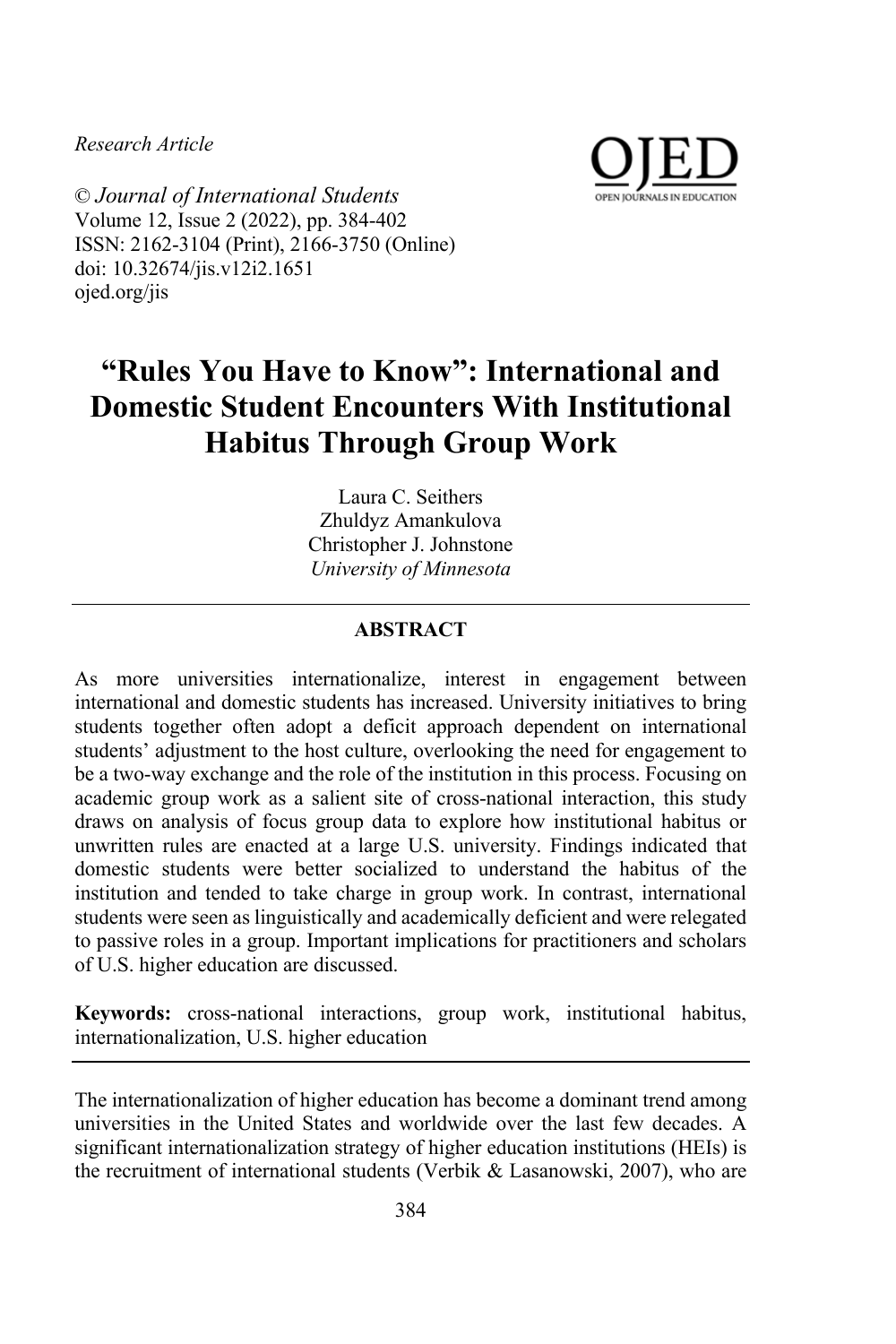purported to bring an intercultural and international dimension to campus life. This supports the strategy of internationalization at home (IaH) (Knight, 2012), which is built on the presumption that international students can expose domestic students to the world through everyday contacts and special events (Crowther et al., 2001).

IaH is both a strategy and an outcome among a variety of institutional initiatives designed to improve intercultural contact among students from across the globe. The classroom provides one of the most salient contexts of crossnational interaction at U.S. HEIs, and interaction is often facilitated by group work. Though group work is a pervasive practice in U.S. university classrooms today, little research has examined international and domestic students' perceptions of the group work experience. The aim of this study was to understand how international and domestic students experience and perceive group work interactions.

This study draws upon the concept of habitus (Bourdieu, 1990) to examine the collective or institutional habitus (Cornbleth, 2010; Reay et al., 2001) of the university in relation to everyday classroom practices. According to Cornbleth (2010), institutional habitus refers to "an intermediary construct through which individuals encounter school structures" (p. 281), conveyed through messages communicated by members of the school community. Institutional habitus represents the unwritten and taken-for-granted expectations governing behavior at an institution as perceived by students, faculty, and staff.

The research questions guiding this study focused on perceptions of group work among international and domestic students in focus groups conducted at a large public research university in the Midwest: (1) How do international and domestic students perceive cross-national interactions in the context of group work? and (2) How do international and domestic students understand the expectations for group work in their U.S. university classrooms?

#### **LITERATURE REVIEW**

Group work as a sound educational strategy has been given considerable attention in the education literature in recent decades (Johnson & Johnson, 2009). Group work benefits students in a number of ways, including through the enhancement of the learning experience (Chang, 2006; Denson & Zhang, 2010), exposure to new ideas and values (Levin, 2005), development of key graduate employability skills (Denson & Zhang, 2010), facilitation of international students' academic and social adjustments (Wang, 2012), and diversification of social networks within large classrooms (Rienties, Heliot, et al., 2013; Rienties et al., 2014).

Educational research has also documented the challenges of group work interactions. Scholars have observed students' negative experiences and attitudes toward group work (Fozdar & Volet, 2012), in addition to the social tensions that arise among group members (Takahashi & Saito, 2013). Other possible difficulties of group work include student resistance (Isaac, 2012), groups' differential levels of collaboration and productivity (Summers & Volet, 2010),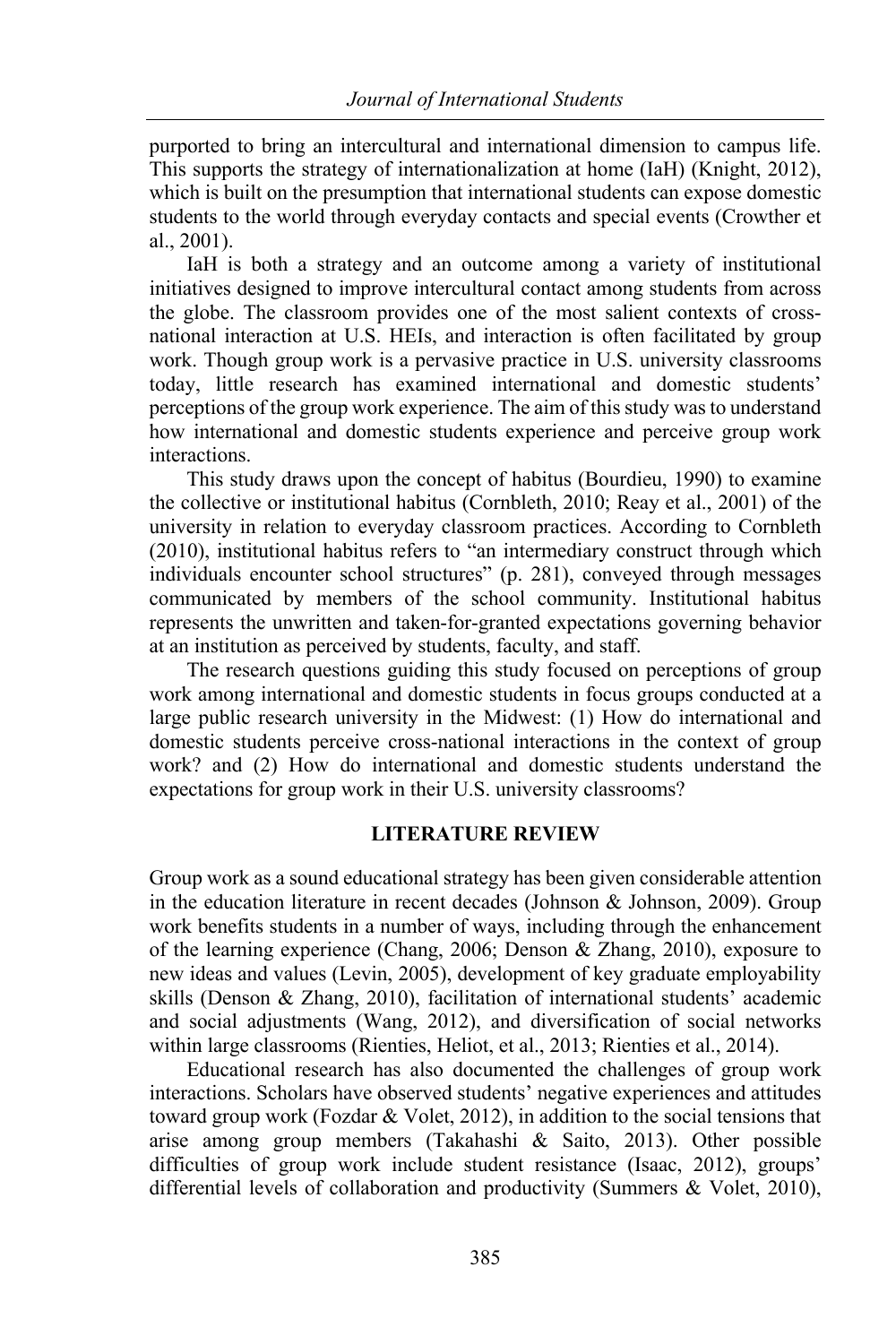and freeloading group members who avoid active participation in the group (El Massah, 2018).

As increasing numbers of international students study in the United States (Verbik & Lasanowski, 2007), cross-national group experiences have become a common phenomenon. Many internationalization proponents see group work as an opportunity for global engagement among students (Crose, 2011; Kimmel & Volet, 2010). Montgomery (2009), for example, found that international and home students in the United Kingdom saw group work as an opportunity for learning and self-development. Kimmel and Volet (2010) concluded that students' subjective experiences of culturally diverse group work varied according to the organizational and instructional patterns of the learning context. Understanding student perceptions of group work provides a window into international and domestic student experiences of internationalization, as many of their day-to-day interactions occur in a group work context.

#### **Intercultural Interaction in the University Classroom**

Although research has shown that intercultural learning occurs when students engage with one another (Beelen & Jones, 2015; Crowther et al. 2001), some literature has recognized that simply bringing international and domestic students together on campus does not necessarily result in meaningful interaction between them (Leask, 2009). For example, domestic and international students may feel negatively toward working with one another (Moore & Hampton, 2015) and choose to self-segregate by cultural background or nationality (Rienties, Hernandez Nanclares, et al., 2013). International students may prefer interacting with co-nationals or other international students over their domestic peers (Bittencourt et al., 2021; Chen & Ross, 2015; Lee, 2010). Horne et al. (2018) found that international students struggled to feel a sense of belonging through academic engagement, suggesting the need for modeling of social integration and mutual respect in academic settings.

In an effort to pinpoint what prevents meaningful interaction, universities and international education scholars may rely on deficit thinking by emphasizing the individual characteristics of international students as the root of the problem (Freeman & Li, 2019). However, a programmatic emphasis on international students' inadequacies and deficits allows institutions to dodge critical reflection on systemic adaptability toward diversity and inclusion (Bittencourt et al., 2021). Few studies consider how institutions and individual students, faculty, or staff may marginalize international students (Beoku-Betts, 2004; Lee, 2005; Lee & Rice, 2007).

This study aimed to understand how the host culture of the institution, or institutional habitus, was perceived by university students in the context of crossnational group work. Through qualitative analysis of students' words on navigating cross-national group work, this study describes how institutional habitus was encountered in interactions between domestic and international students.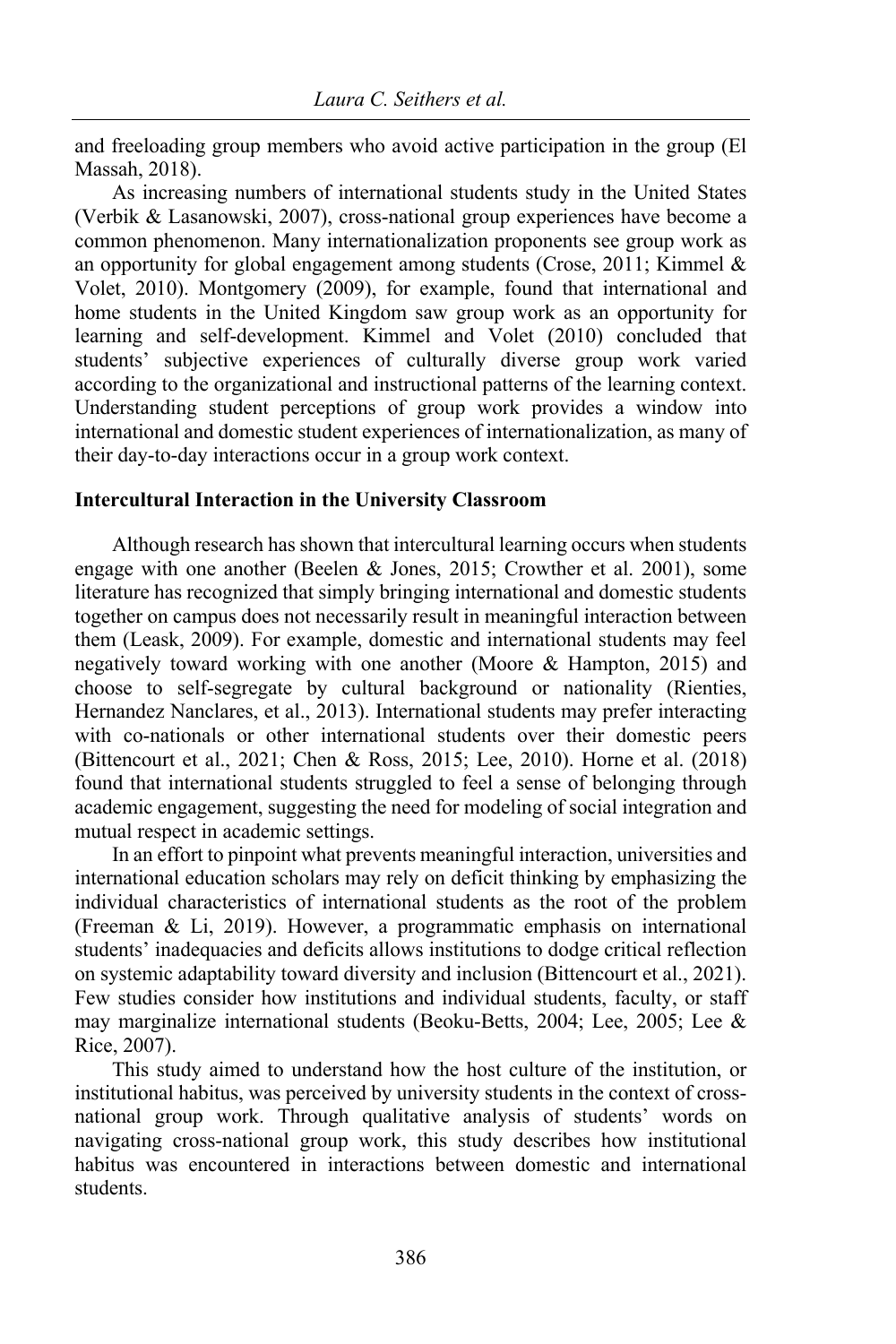## **THEORETICAL FRAMEWORK**

The theoretical framework of this study draws on Bourdieu's concepts of habitus, field, and capital (Bourdieu, 1986, 1990; Bourdieu & Wacquant, 1992). These concepts help to explain the dynamics of internationalized higher education (Marginson, 2008) due to their focus on "the social world and the dispositions that shape behavior, thoughts, and feelings in social contexts" (MacArthur et al., 2017, p. 32). In the context of a U.S. university in which domestic and international students meet, Bourdieu's (1986, 1990) concepts link structure and agency as they are negotiated in the space of higher education. The university setting represents a structure defined in part by an institutional habitus influencing possibilities for engagement, but students also exert agency by resisting and reinterpreting this set of norms and dispositions. This paper applies these concepts to explore how domestic and international students' experiences of cross-national group work both shape and are shaped by the institutional habitus of the university.

Habitus refers to "an orientation or network of predispositions toward the social world and one's place in it, including a sense of one's resources and how they might be used" (Cornbleth, 2010, p. 281). In other words, habitus is directly linked to an individual's social situatedness, beginning with their early socialization within family, community, and school; all of which impact their actions and decision-making. According to Bourdieu (1990):

The habitus tends to generate all the 'reasonable', 'common sense', behaviors (and only these) which are possible within the limits of these regularities, and which are likely to be positively sanctioned because they are objectively adjusted to the logic of a particular field. (pp. 55–56)

For the purposes of this study, we define the term institutional habitus at universities as the unwritten expectations, rules, and behaviors that everyone seems to know. These unwritten expectations are often implicit, but they guide the ways in which individuals act toward and evaluate each other, and thus indirectly influence their "ability and performance in the formal curriculum" (Smith, 2013, p. 22). Individuals also possess various forms of capital, "the skills, knowledge, and qualifications of a person, group, or workforce considered as economic assets" (Merriam-Webster, n.d.) or "power resources" (Swartz, 2016) influencing their understanding of the institutional habitus.

Students who have been socialized in the habitus of the institution are likely to have an easier time navigating the social and educational requirements of group work (Lin, 2014), a dominant pedagogical strategy of Western HEIs. Bourdieu and Wacquant (1992) described what happens when an individual's habitus aligns with that of their social world:

[S]ocial reality exists, so to speak, twice, in things and in minds, in fields and in habitus, outside and inside social agents. And when habitus encounters a social world of which it is the product, it is like a 'fish in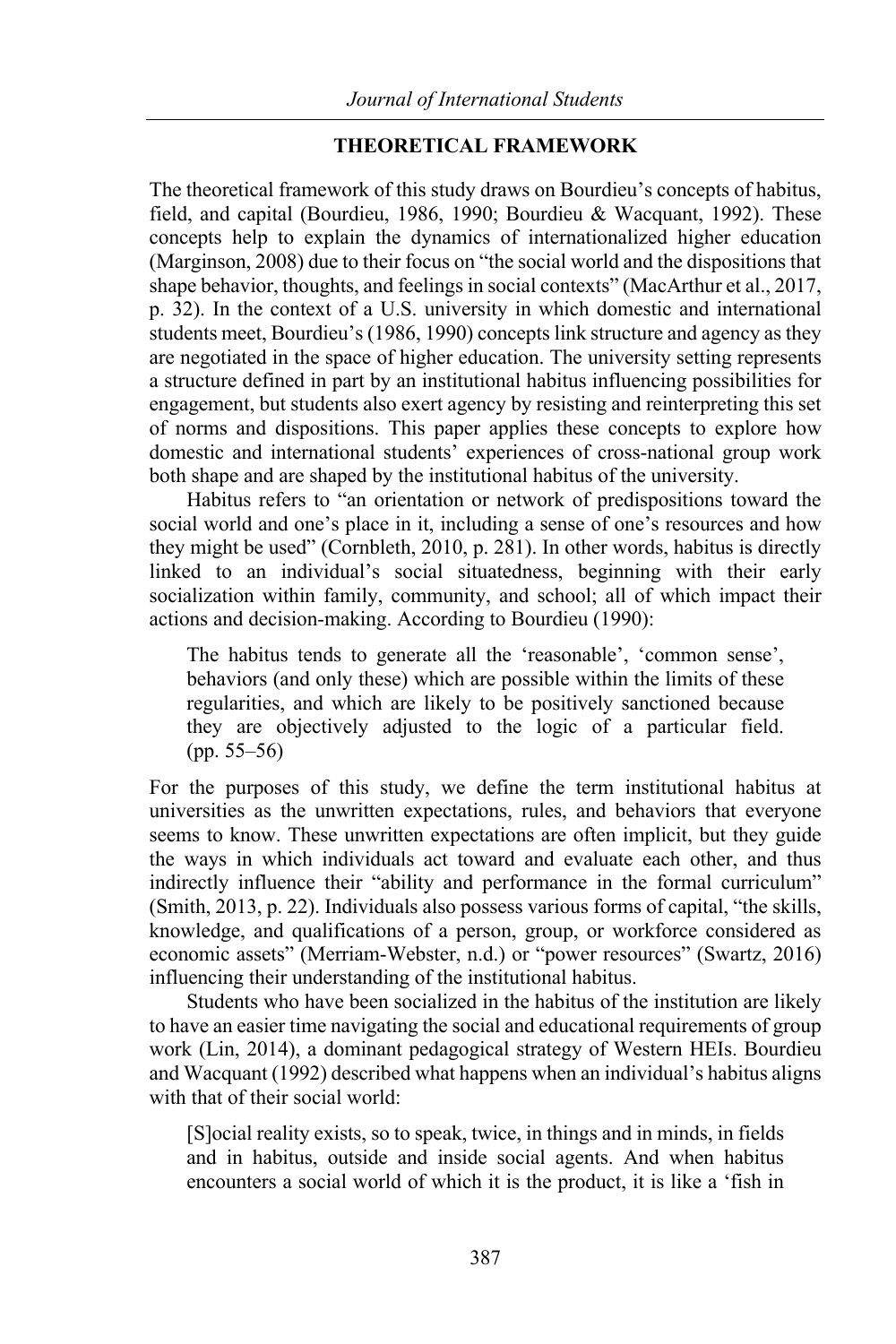water': it does not feel the weight of the water and it takes the world about itself for granted. (p. 127)

Bourdieu's (1986) work has been used across a variety of settings, but many applications of his theory of cultural capital omit the voices of communities of color and overlook the forms of capital that marginalized groups possess (Yosso, 2005). In response to these inadequacies of traditional cultural capital theory, Yosso's (2005) model of community cultural wealth puts forth six forms of capital nurtured in marginalized communities. Under the umbrella of cultural capital or community cultural wealth, social, navigational, and linguistic capital have the most explanatory power for our exploration of cross-national group work.

Cultural capital in the context of group work represents both students' educational backgrounds and their socialization within the shared habitus of the U.S. education system. Social capital refers to the networks of people and links to community resources students draw on (Yosso, 2005). Navigational capital represents skills of maneuvering through institutions and fields, often those which are unfamiliar or represent sites of inequality (Yosso, 2005). Linguistic capital refers not only to international students' multilingual backgrounds but also their skills and experiences communicating in more than one style (Yosso, 2005).

To identify the forms of capital which have currency in cross-national classroom encounters, and the ways in which institutional habitus informs group norms, we take classroom group work as our unit of analysis. Thus, we can better understand the underlying logics of the field of group work by exploring how domestic and international students make meaning of the group work experience during focus group discussions.

The amount of power an individual has within a field depends on their position within it and the amount of capital they possess. Groups or agents occupying a position of power have the advantage of determining what counts as authentic capital (Webb et al., 2002). For example, in Lin's (2014) work examining the written assignment in higher education as a field, the instructor legitimized international students' capital through comments, suggestions, and grades.

In our study, students' mastery of the rules of group work are granted legitimacy in part by their instructor, but legitimation must also come from the other members of the project group. In groups, students display different forms of capital and influence. In the case of cross-national group work, domestic students often wield greater power in the field. Institutional habitus thus predicts that domestic students possess the unwritten procedural and behavioral knowledge to have the upper hand in group work settings. Without instructor or classmate legitimation of the "capital portfolio" (Lin, 2014), or the forms of capital each international student presents, international students may find themselves excluded or ignored within groups, their contributions overlooked. In this study, we analyzed students' observations about their experiences to identify the role of habitus and capital within the field of group work.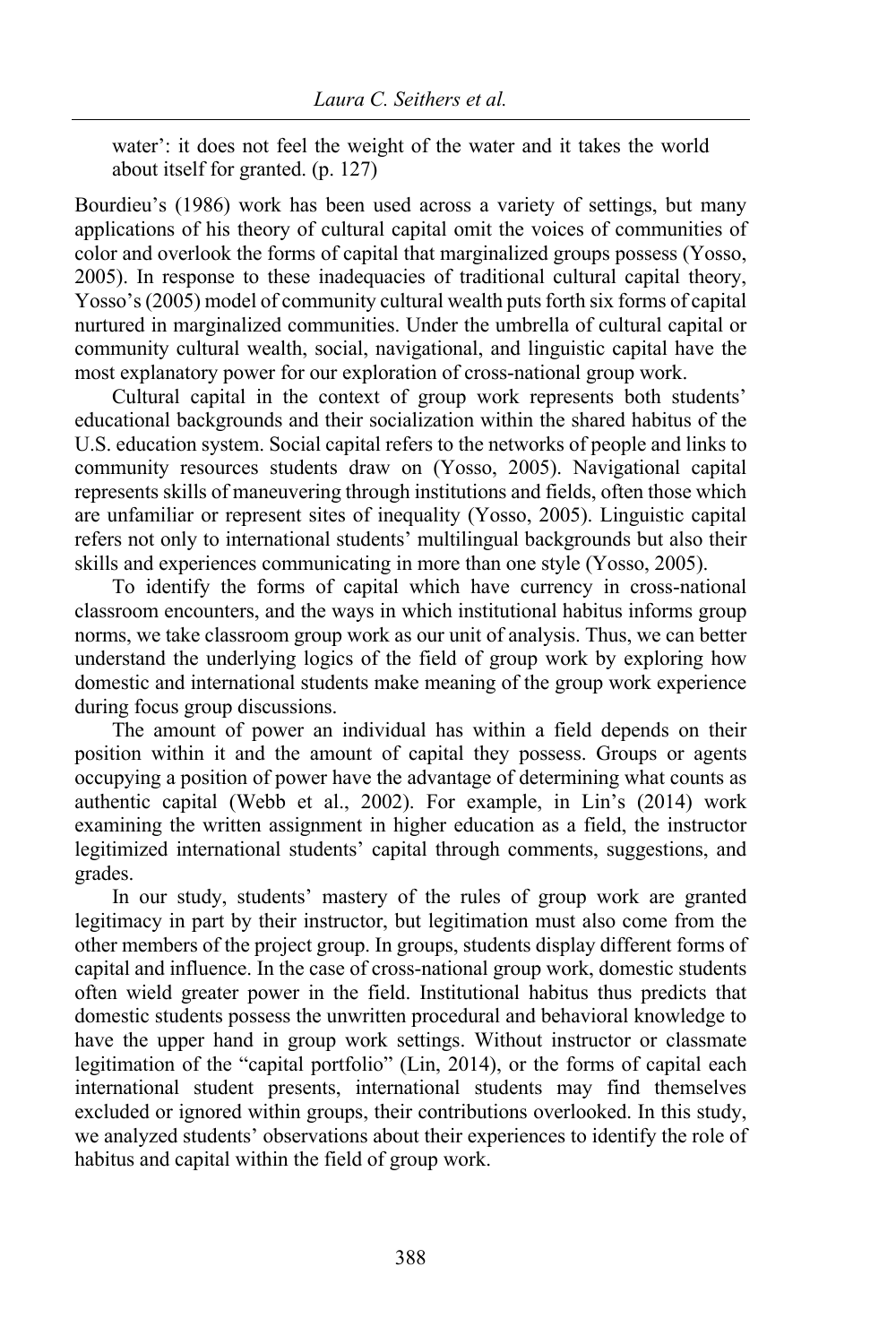### **METHODS**

This study employed focus group methods; a qualitative approach designed to elicit individual experiences in a conversational format among individuals with similar experiences. The focus group data used for this study were originally collected as part of a larger university project examining cross-national interaction and educational contributions of international students to the broader institution. Data were collected in multiple group sessions ranging from two to nine members. In total, nine focus groups were conducted with 131 students at one university. Focus group interviews were chosen for data collection to engage as many students as possible and to examine common themes among participants. Focus group participants included the following: 50 undergraduate domestic students, 30 undergraduate international students, 21 graduate domestic students, and 20 graduate international students. Students were defined as domestic if they did not need a visa to enroll in the university. All international students held student visas.

The use of focus groups assumed that students who identified as either international or domestic had shared experiences that could be identified through guided conversation. According to Krueger and Casey (2000), focus groups elicit consensus or shared meaning-making when participants with common experiences are consulted on phenomena that they encounter.

The original framing of the university project was meant to disrupt conceptualizations of international students on campus as merely economic resources, as they have increasingly been framed over the past two decades (Stein & de Andreotti, 2016). The initial review of focus group data identified the cultural and/or academic contributions students make at the university. Researchers originally employed inductive, interpretive coding to identify how cross-national interactions engaged all students academically and cross-culturally (for a full description see Johnstone et al., 2018).

In the present study, our analysis identified group work as a prevailing mode of instruction and site of cross-national interaction, bringing up questions about the functioning of power and capital in this field. We analyzed focus group data through qualitative content analysis and found that our inductive coding aligned with a Bourdieusian framework of habitus. Thus, Bourdieu's (1986, 1990) concepts were applied to understand the phenomena present through a critical lens and to identify structures of power and legitimacy. However, we found that the dynamics of group work could not be fully understood without also incorporating Yosso's (2005) concept of community cultural wealth, a complement to Bourdieu's work. Through this critical lens, we identified how relevant forms of capital functioned in the field of group work based on the perceptions of domestic and international students.

## **FINDINGS**

Findings indicated that institutional habitus was present in group activities. While domestic students described having a shared understanding of how to proceed and the roles students should play in group work, international students who lacked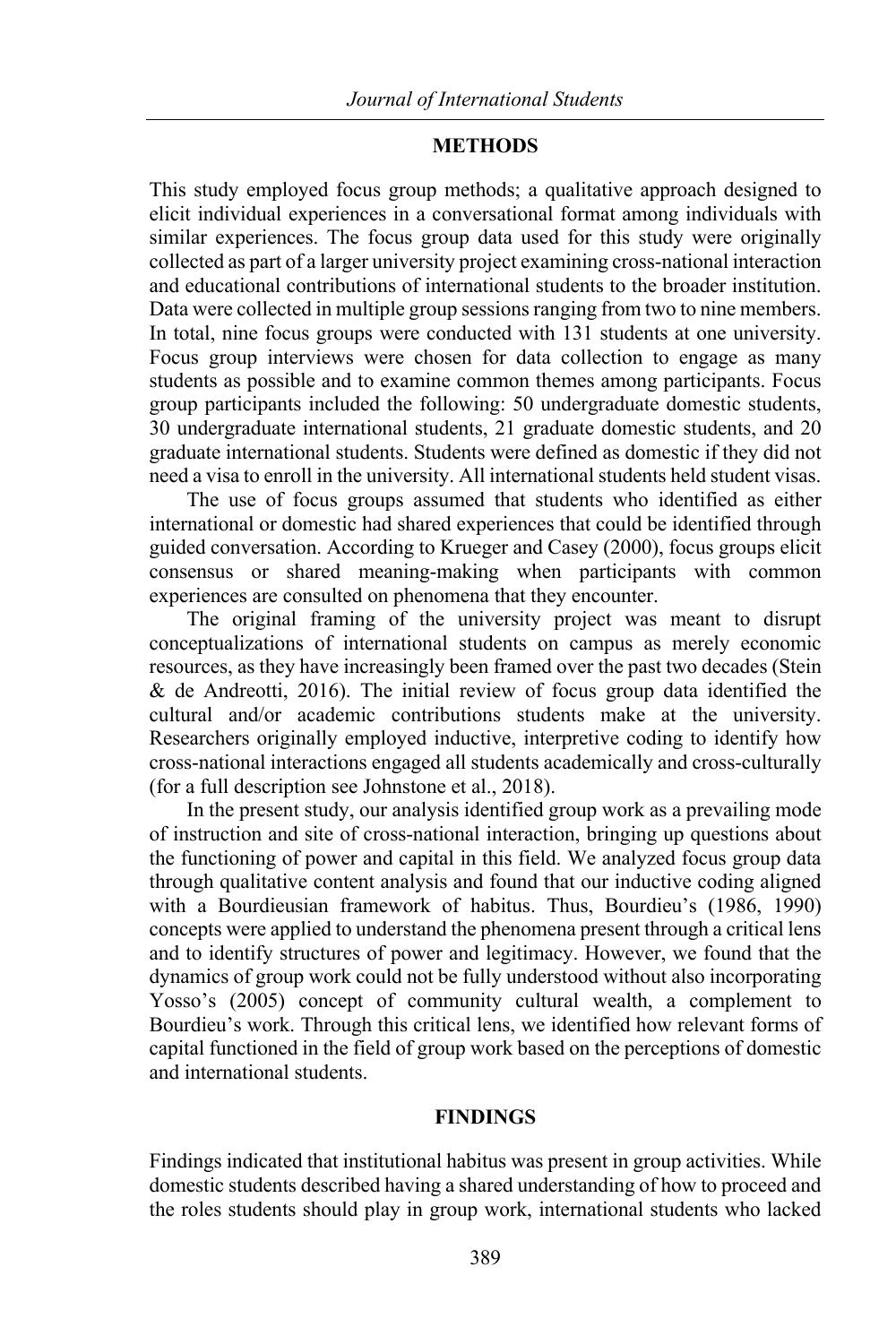experience with the learning strategy of group work faced unique difficulties. The following exchange between domestic and international student participants in a focus group encapsulates the themes of habitus and cultural capital that emerged from the data. Participants A and B, who were domestic students, and Participant C, an international student, spoke to the unwritten rules of group work, who has power, and which forms of capital are valued.

Referring to group work as an educational strategy in classrooms, Participant A explained, "Yeah, but it's more innate for us, compared to an international student." Participant B concurred, adding, "It's more in place."

Participant A continued:

This is what we've grown up with generally, even though at the university level it might be different, but we've been taught these same things, the same skill set from elementary on where that's just carried on. And international students maybe haven't been taught that same skill set that we have.

Participant C replied, pointing out that that group work is not universal:

Group work is not a norm in every culture or in every educational system across the world, as far as I know, for the four countries that I have lived in …. [I]t was so difficult for me to get used to the group work dynamic in United States. And there's an assumption that when you start working everyone has the same power and intellectuality, but then later, … you understand what kind of different skills people are bringing and you try to adjust that to the group work … So it was so interesting for me to learn how to navigate that division of labor, division of responsibility. Who's going to lead? Why they should lead but not the others?

In this discussion, we see that the domestic students felt that they were already equipped with the cultural capital to comfortably navigate group work assignments. They described their understandings of how group work functions as innate or ingrained through previous educational experiences in the United States. Participant C explains that as an international student they had not been socialized within the habitus of group work and had to "learn how to navigate" group work assignments.

## **Institutional Habitus and Capital in Group Work**

Our analysis further suggests that the forms of capital students displayed influenced the roles and behaviors they assumed in group work. The field of group work had its own valued currency of capital. Cultural capital was essential to the roles and behaviors of domestic and international students engaged in group work. As Participant D, an international student, explained:

I think one thing is you're here to learn how to navigate the U.S. academic system, you want to get successful, right? And so there are rules you have to know, otherwise you obey it or you fight against it …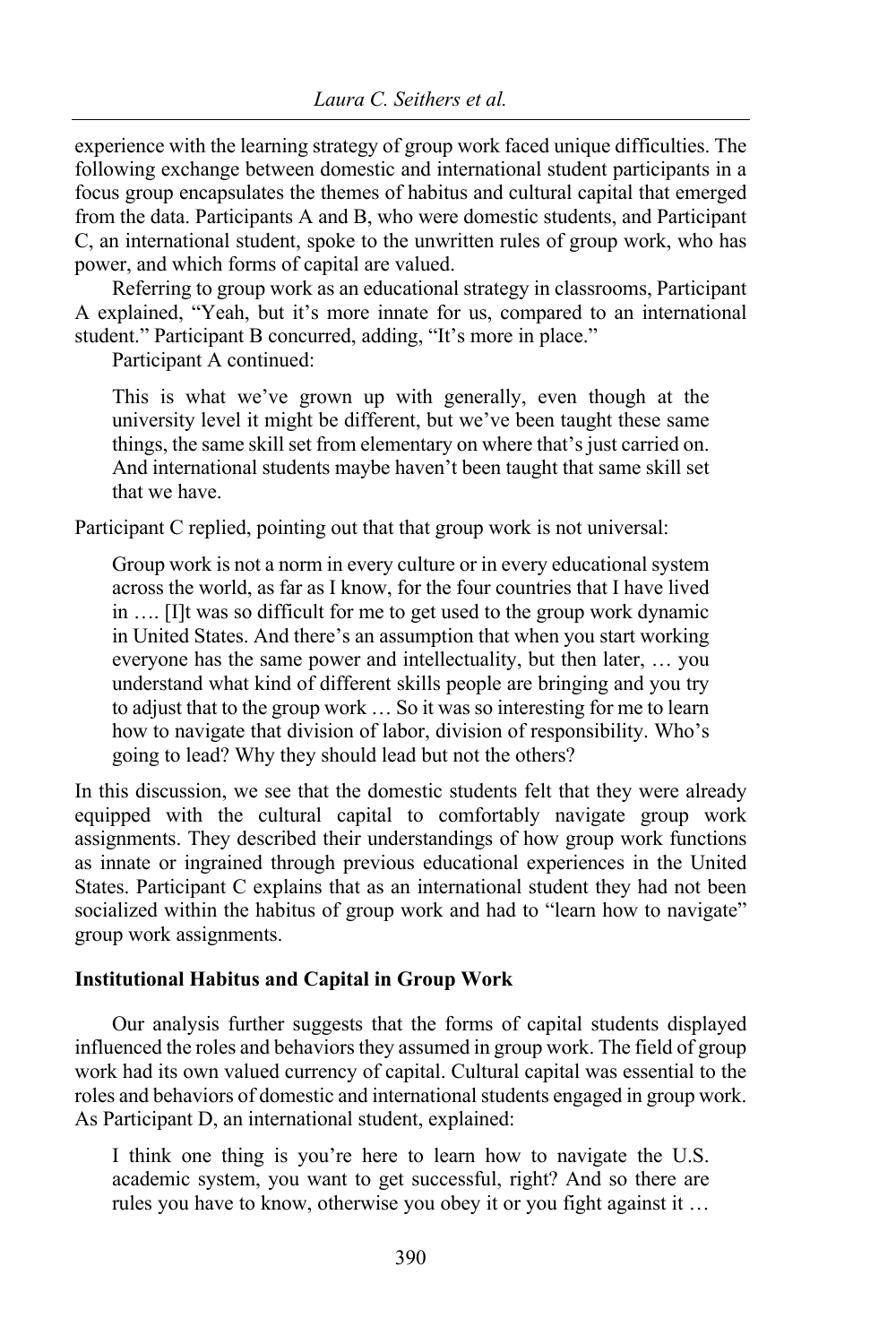And [working] with American peers, you get to know some things that you don't know but they do, and that will bring out something that is not explicit in the brochure, in the workshops for international students.

This student implied that international students needed to develop particular capital portfolios to be successful at the university. International students needed to learn the "rules" to have their capital recognized and legitimated by their peers within the group. These rules are "not explicit in the brochure" and have to be learned by students on the go.

## *Linguistic Capital*

Our findings further suggest that linguistic capital, in this case the ability to perform with a high level of academic English, was critical to how student roles played out in group work. Language, whether written or spoken, was a key concern of domestic students when it came to completing projects with their international peers. Some focus group participants adopted a deficit approach toward international students' linguistic capital by emphasizing the challenges international students faced in effectively demonstrating the English language skills that domestic students perceived as valuable. A successful display of linguistic capital became a key gatekeeping measure monitored by domestic students in relation to international students' abilities to navigate group work, as demonstrated in Participant E's comments:

I could tell they were international students [because] obviously their writing wasn't great so I figured that they aren't fluent in English. So that was pretty challenging. And then having to rewrite a lot of sentences and stuff to fix the basic grammatical errors. I feel like they do kind of put in more effort, because they have to prove themselves, that they can compete on our level, even if it's a second language to them.

This domestic student saw international student partners as a potential liability because of the extra work needed to edit their peers' writing. International students failed to demonstrate possession of a narrow, yet valued, form of linguistic capital. This student's reactions did not reflect the broader narratives outlined in IaH around the benefits of international learning, but instead suggested a narrow understanding of the goals of education and the skillsets that are most valued in classrooms.

In another reference to the currency of linguistic capital in group work, international student writing was mentioned repeatedly by domestic students in the focus group interviews. Domestic students felt that they needed to closely monitor international student writing in group projects when a grade was on the line. According to Participant B:

I think one of the biggest problems we ran into was we would have to overcompensate on our parts, 'cause the writing level wasn't there. So that was a more frustrating experience, because I would be reading stuff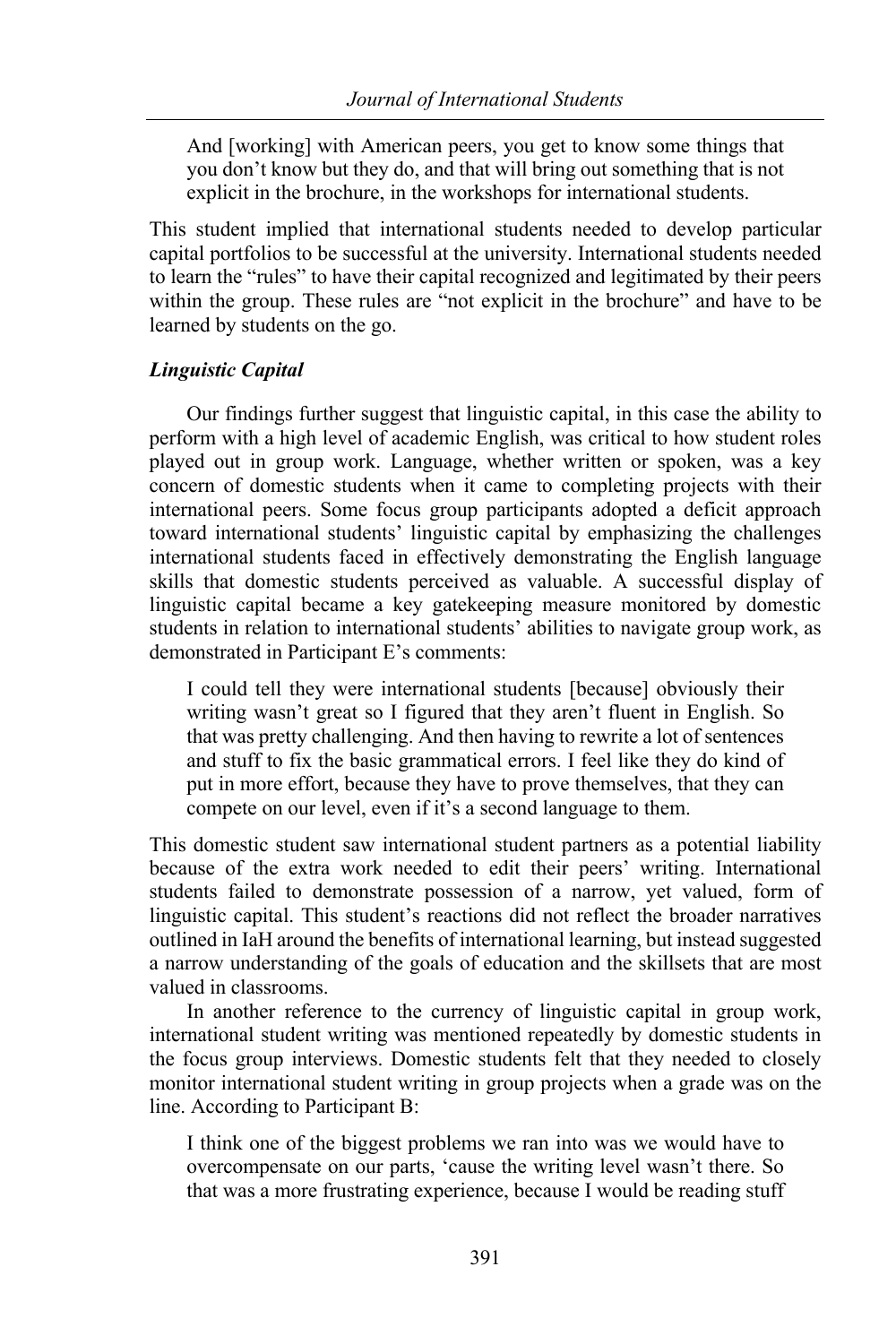sometimes and I'm like … we can't submit this portion of the paper, 'cause it won't cut it.

International students expressed awareness that their language skills were a primary concern for domestic peers in cross-national interactions and used as a rationale for exclusionary behavior by domestic students. As Participant F, an international student, stated, "And also for Caucasian friends, they [are] not one hundred percent waiting to talk to international students, [be]cause they know there's a language barrier and a cultur[al] barrier between them."

#### **Deficit Perspective Toward International Student Capital Portfolios**

Although some domestic students highlighted the benefits of working with international students for learning about different cultures, many did not perceive international students as equal contributors to group work. Instead, they perceived international students as in need of domestic student guidance to navigate the system. As Participant E, a domestic student, explained:

A lot of international students that I meet tend to be more quiet and reserved, and so they don't seem to really speak up … that's why the American students take over, because they're not speaking up so they just take charge of it, but I feel like if they would they could bring some really good different viewpoints to the table.

A view of international students as lacking skills and needing additional help seemed to be a default assumption among U.S. students. This reflected the positionality of domestic students with experiential knowledge of how things work in U.S. HEIs.

The focus group excerpts above demonstrate that both domestic and international students adopted a deficit view toward international students, emphasizing their weaknesses in group work. Moreover, both domestic and international students acknowledged an institutional habitus and the position of power domestic students occupied. Domestic students' individual habitus aligned with habitus of the institution and they possessed more valued forms of capital for group work. Students also acknowledged that domestic students could "fix" (Participant E) the contributions of international students by serving as cultural interpreters, but such help inevitably led to unequal power dynamics.

#### **Domestic Students in Cross-National Group Work**

As a result of previous educational experiences, many domestic students are pre-equipped with a set of skills and expectations around studying, seeking resources, and assignments at U.S. HEIs. This institutional habitus prioritizing the needs and prior experiences of domestic students goes largely unquestioned, despite an increase in internationalization activity on campuses (Beelen & Jones, 2015; Crose, 2011; Knight, 2012). Domestic students are thus more likely to embark upon projects with preconceived notions of how a student group best functions. Consequently, domestic students self-ascribe credibility and often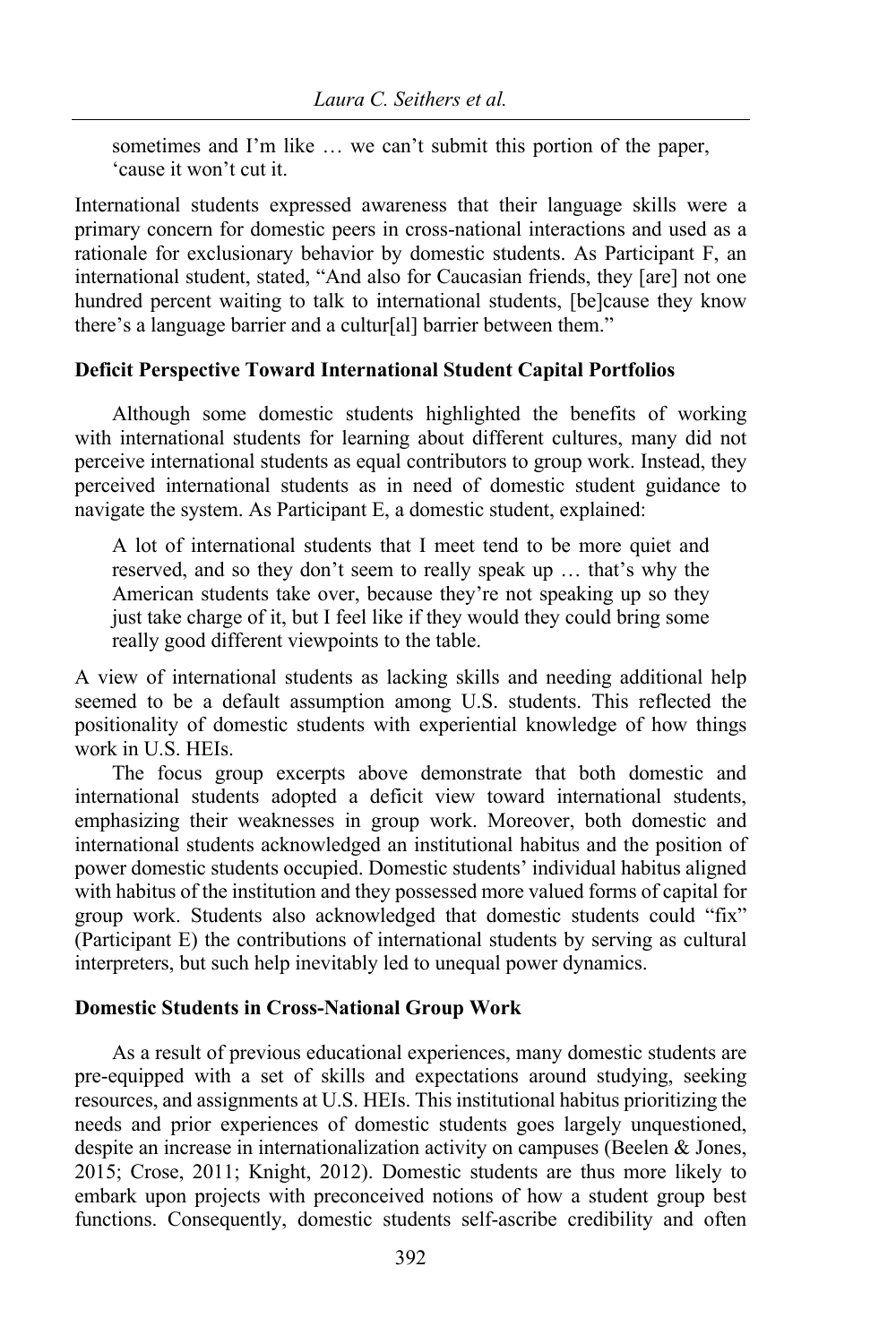appoint themselves as guides for international students in group work, as described by Participants A and B. Participant A stated,

They [international students] might learn how to navigate the American education system better by working with people who know what's going on, even though a lot of times we don't even know what's going on. But we know a little bit better than international students, so they might learn … how to approach a professor, or the type of writing style that professors are generally looking for, or even things like how to navigate some of the school systems here at the university.

Participant B added, "So, basically, everything that we as domestic students have to learn at some point."

The above interaction between domestic students shows that their implicit understanding of institutional habitus lent them the authority to dictate how the group work encounter unfolded. International students found themselves on the margins because their capital portfolios had less perceived value in this field. Specifically, they lacked cultural capital in the form of knowledge of the implicit rules governing group work. Domestic student participants observed that American students tend to take the lead in group work encounters. Participant G shared,

Well in my experience, if I was being stereotypical, usually it's the American students that take charge first and… I mean it's not like they don't want input from the other people, but I think a lot of times people assume that the international students would rather not take charge, or are shyer, or they have a language barrier…. [O]ne of my friends is from Korea. He speaks English very well, but sometimes he [uses] the tenses wrong or speak[s] really slowly, and so they would almost cut him off, and finish his sentence … because they wanted to do their presentation well.

Participant H added,

With my experience, it was the complete opposite. He was the only international student in our group, and he completely took charge … I just found it refreshing to see, 'cause it rarely ever happens … I see that they do get cut off a lot, and it's almost like we don't trust them enough to get things done.

From Participant G's perspective, domestic students approach group work with the assumption that international students who fail to display the valued forms of linguistic capital need domestic students to take a leadership role in the group. When international students demonstrated linguistic capital by taking charge in group work, as in Participant H's example, this was understood as an exception to the rule.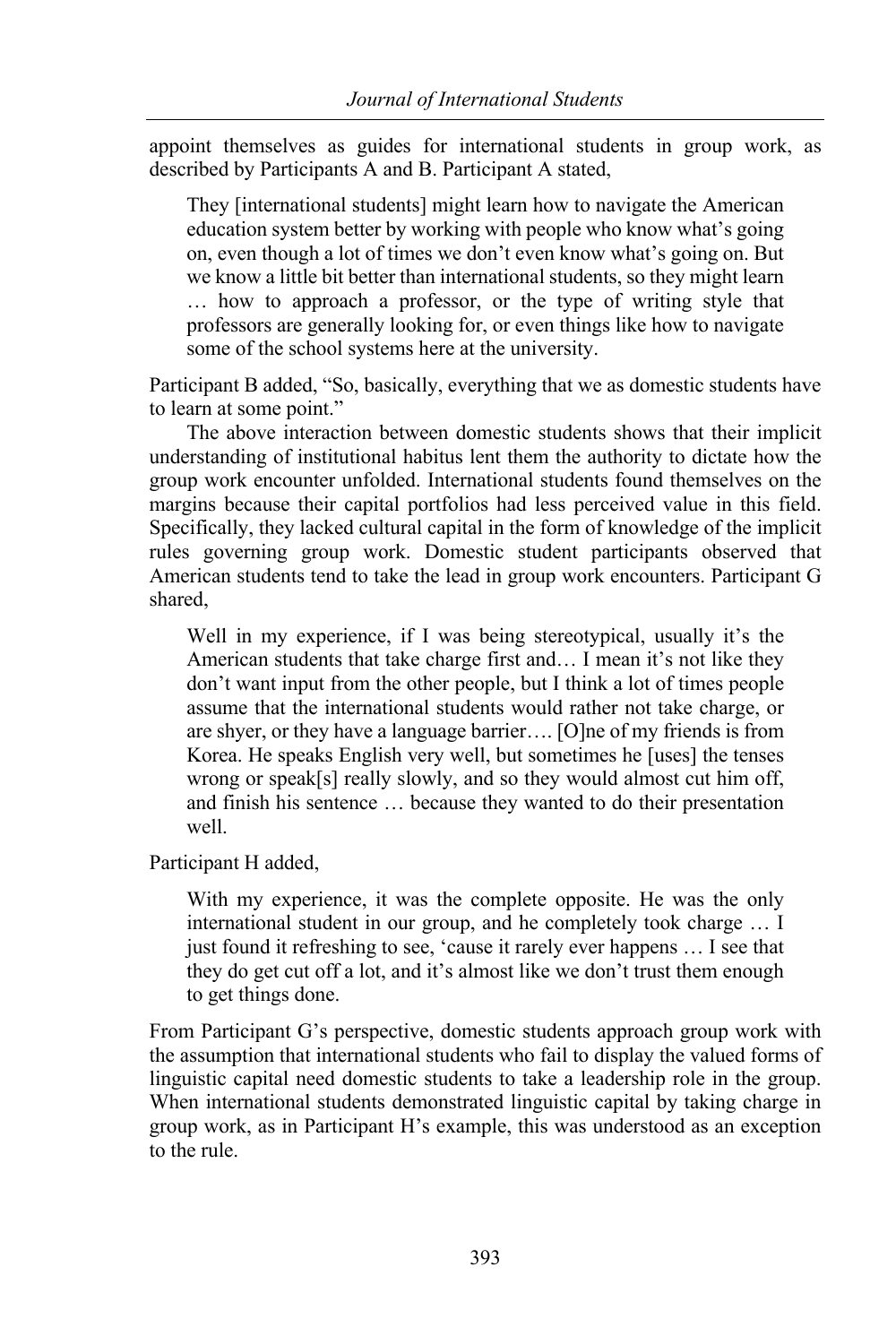## **International Students in Cross-National Group Work**

In contrast with deficit perspective toward international students adopted by domestic peers, interviews with international students revealed several examples of international student agency in group work. Their agency was revealed by the navigational and social capital they employed to succeed in cross-national group interactions.

#### *Navigational Capital*

Some international students developed strategies to avoid the stigmatizing beliefs that domestic students held about their language capabilities. These students navigated around the requirements of group work, finding ways to remain under the radar by completing behind-the-scenes tasks rather than confronting stereotypes about their language skills. In the following exchange, international students described coping strategies for avoiding uncomfortable conversations with domestic groupmates. As Participant I explained:

I heard a lot of students say that they know if they need to work on a project, a lot of international students will choose to do some work, maybe prepare for PowerPoint or something… [so] that they will not have to speak publicly.

Participant D agreed, adding:

You know, I have seen group work, like a group presentation. American peers take the lead in the group presentation and their English is like perfect, so they do the talking. And some international students will just click the PowerPoint, or do some preparation work. But not really the talking.

Avoiding group work with domestic students altogether was an additional navigational strategy among international students. Some students felt more comfortable connecting with other international students rather than facing the judgment and assumptions of their domestic peers. International students described how they felt "closer to other international students" and "naturally work[ed] together" because they "share[d] similar struggles" (Participant D).

These examples demonstrate various ways international students navigate systems not built for them. Rather than challenge the system head-on, students instead relied on navigational capital to avoid discriminatory, racist, or xenophobic conversations with domestic students. Social capital built through solidarity networks with other international students aided in this navigation.

## *Social Capital*

Networks of international students who supported one another in group work and classroom encounters represented a form of social capital. International students drew on their broader social networks to better navigate group work. In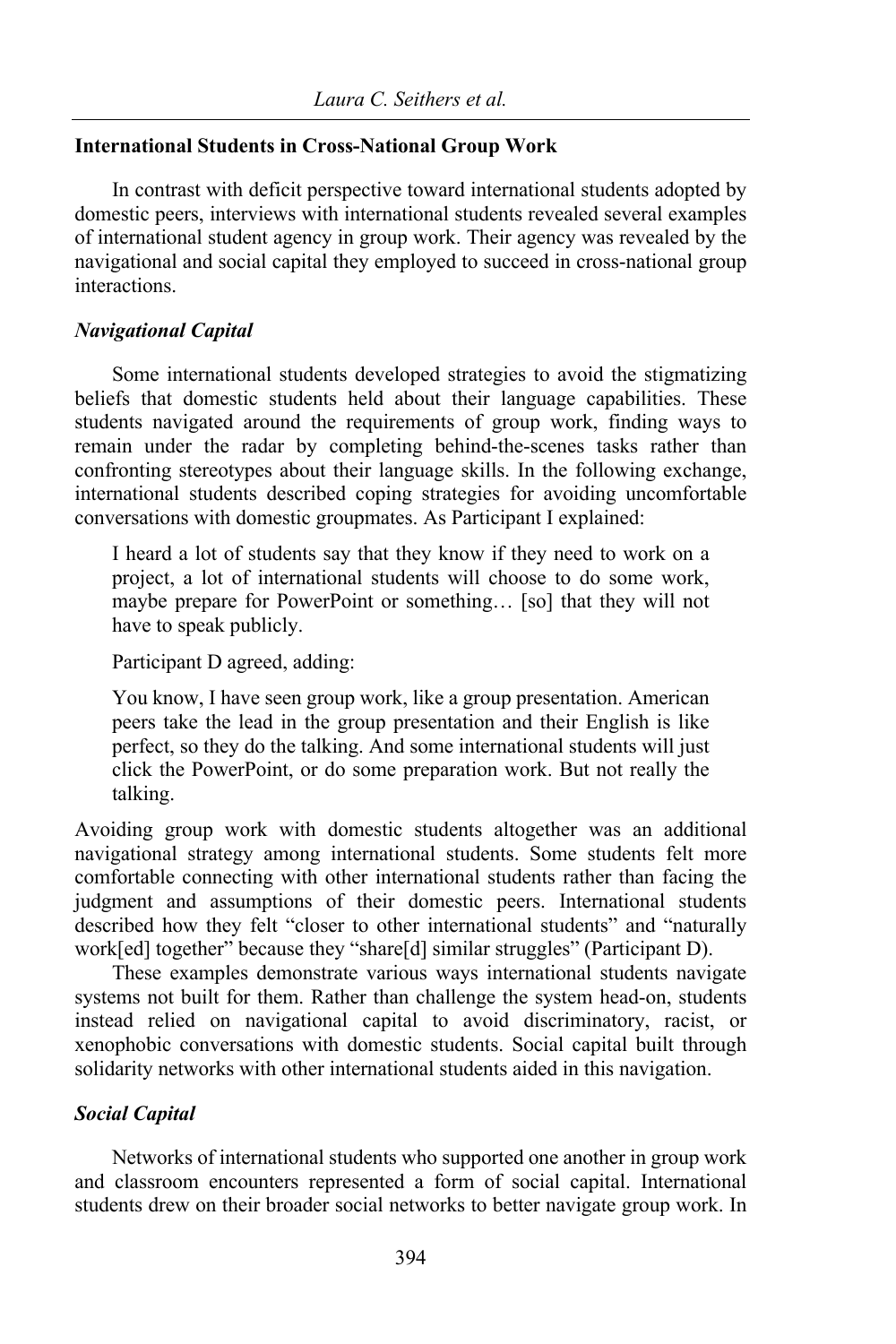the following focus group excerpt, Participant J, an international student, emphasized their comfort working with other international students:

… I think international students might approach more international students than American students. Some of my concerns might be, I'll be thinking, oh, if this question is stupid, or I might be twisting this word, if domestic students whose English is good, maybe the professor already addressed this issue so many times, but I just can't get the language. And you have these sort of concerns that you share more with international students, they will understand if this question is stupid.

In addition to creating diverse networks of peer support to help them maneuver successfully in the classroom, international students also sought out peer mentors outside of the classroom. Some international students were better positioned to navigate the institutional habitus because of their years of experience studying in the United States. International students who had lived in the United States longer were able to help guide their newly arrived peers. As international student Participant C explained:

When it comes to international students my interaction with them, as you said, depending on how much you know about the US, then there's some sort of a power differential between, you know, international students. Someone might have been there longer than the other person, or might speak the language better than the other person, so it's kind of like "Okay, you're kind of like my mentor right now, you need to help me to get acclimated to the culture and the rest of it," so I had so many other international, you know, friends of mine coming to me and asking me questions if they came later to the United States, and I did the same thing to the other international students who were here before.

International students who were in the US longer developed a better understanding of the institutional habitus and could serve as mentors to other international students in learning the unwritten rules. This social capital, or network of international peers supporting each other, provided a mechanism for navigating and succeeding in the institution.

## **DISCUSSION**

This study used focus group interviews to understand international and domestic student perceptions of cross-national interactions in group work. Our analysis sought to describe the unwritten expectations of group work by applying the concepts of institutional habitus and community cultural wealth. The findings of this study support the use of institutional habitus (Cornbleth 2010; Reay et al., 2001) and community cultural wealth (Yosso, 2005) as productive frameworks which complement Bourdieu's original habitus framing (1986, 1990) to examine cross-national interactions in higher education.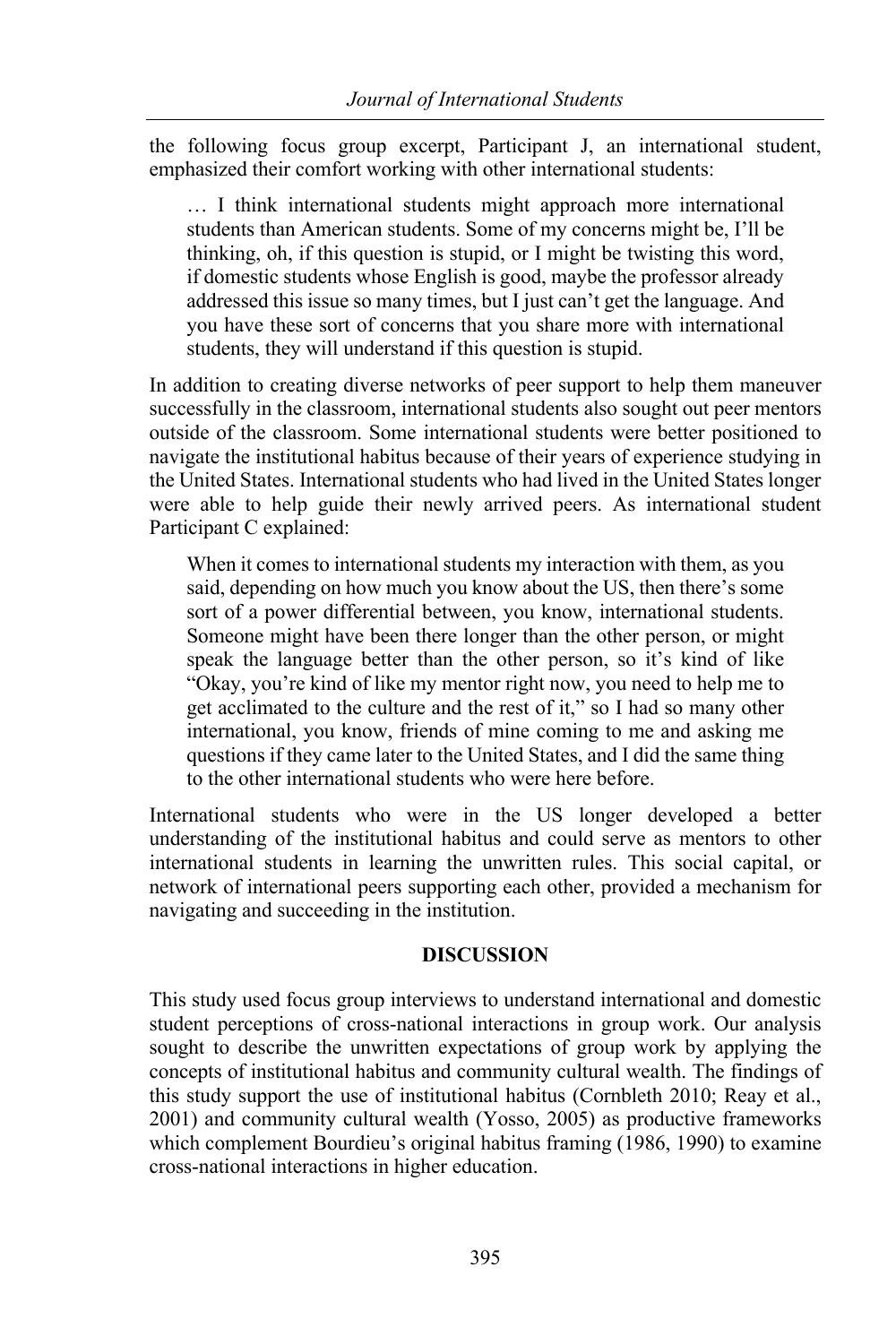A key contribution of our findings is that focus group participants made sense of cross-national group work interactions by centering the forms of capital with currency in the field. Group work involved a delineation of roles among domestic and international students, with domestic students holding great power over what forms of participation were valued. Thus, domestic students often took charge of proceedings while international students were relegated to more passive positions. These positions within groups were reinforced by domestic students' perceptions of how international students could contribute or lead. When international students exhibited successful displays of capital in the group, this was seen as an exception to the rule. However, in these cases, international students were in fact developing their own strategies and capital resources to contribute to group projects.

As in Lin's (2014) study on international students and writing assignments, a successful display of linguistic capital held great value in group work, especially to the domestic students who were the dominant gatekeepers. Domestic students frequently referenced concerns about speaking, writing, and performing academic English in the university classroom, and many expressed a lack of confidence in international students' academic English abilities when a grade was "on the line." In turn, international students worried about making errors, avoided speaking during presentations, and often complied with their assigned roles.

The participants in this study strictly observed the conventions of presenting group work, a pressure that they put on themselves and their classmates as part of the group work process. In an increasingly multicultural and multilingual university space, it is perplexing that linguistic abilities carry so much weight in comparison with the content or quality of student work and learning outcomes. The monolingual mindset of the university (Liddicoat & Crichton, 2008) is one of the most entrenched and prominent principles of institutional habitus in majority English-speaking contexts, one that appears to be present at this study's research site. Further, after decades of internationalization research and strategy, including IaH, there appears to be little cultural shift in how teaching and learning are done in the United States. Institutional habitus seems to advantage domestic students over international students and reinforce narratives of U.S. superiority.

Institutional habitus as a theoretical lens reflected university students' understandings of the unwritten rules and standards operating at HEIs. Students can absorb rigid understandings of how to behave in the university learning environment, perpetuating the idea that international students are not prepared to be equal contributors. The results of this study indicate that both domestic and international students are aware of domestic students' privilege but are not necessarily aware of the root institutional assumptions that promote and reinforce such privileges. Our data suggest that the culture of the institution (and U.S. higher education, in general) influences cross-national interactions on campus and reinforces narrowly nationalistic stereotypes of expertise.

Though domestic students appreciated the perspectives of their international student peers, the wealth of linguistic, navigational and social capital international students brought to groups often went unrecognized. However, analyzing focus group data through the lens of navigational capital (Yosso, 2005) revealed the ways that international students draw on their rich capital portfolios to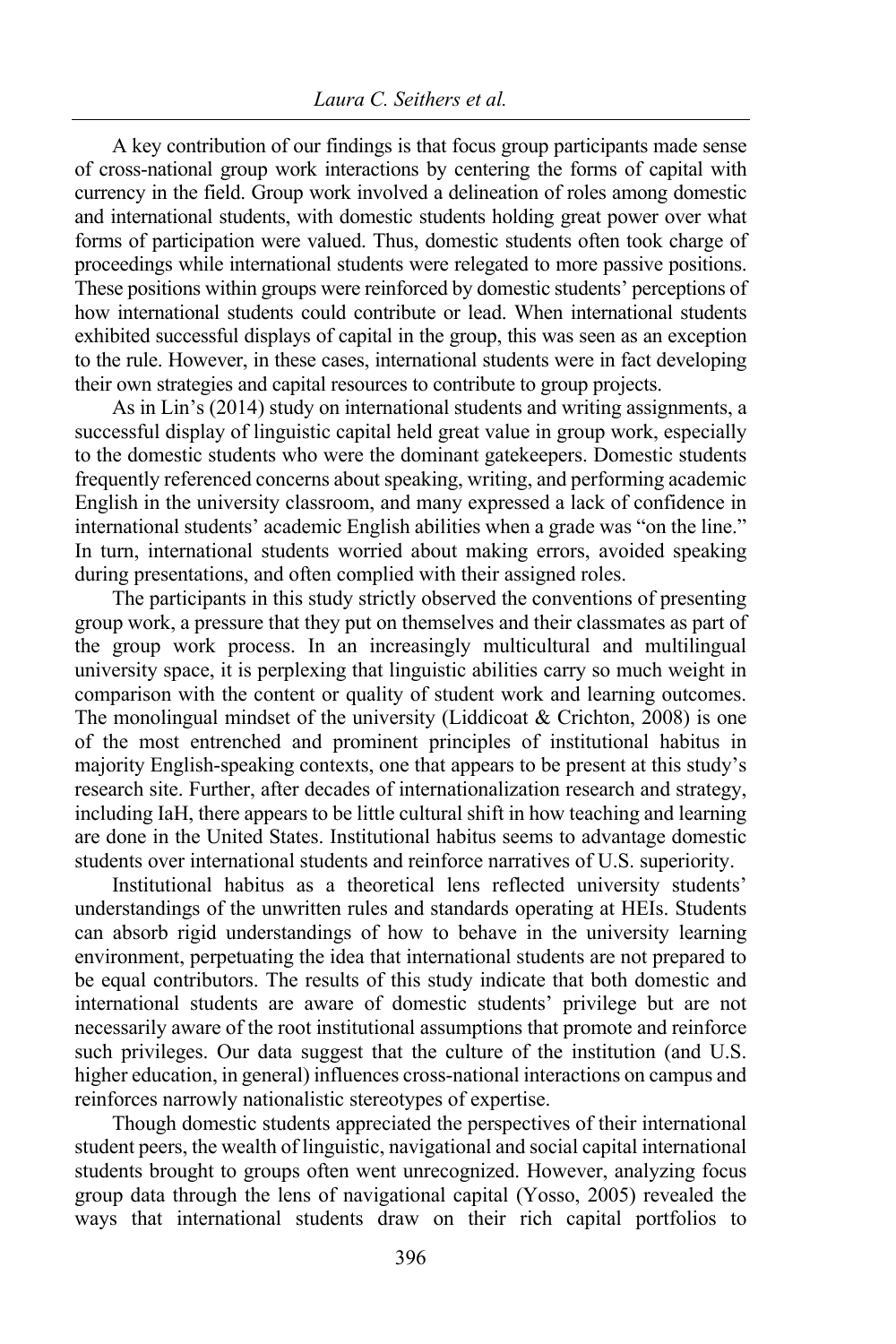successfully navigate group work despite their unfamiliarity with institutional habitus and its narrow and stereotypic assumptions about international student roles in groups.

### **LIMITATIONS**

A key limitation of this study was the lack of demographic data available to the researchers as part of our qualitative data set of focus group interviews, which had been previously conducted by a separate research team. Information on demographic characteristics of focus group participants, including their race, gender, nationality, field of study, and level of study was not available to the researchers. This information is needed because neither domestic nor international student groups can be treated as homogenous, as both represent diverse student populations. Though this study shines a light on the dynamics of group work among international and domestic students at one university, it provides limited insight into the perceptions of international students toward the unwritten rules they encounter at their universities—perhaps because it takes time to recognize such unwritten rules exist. The concept of institutional habitus from the perspective of internationalization should be further explored beyond group work to examine broader university functions.

# **IMPLICATIONS FOR RESEARCH AND PRACTICE**

The findings of this study suggest that universities are not impartial spaces designed primarily to serve the needs of a diverse student body, nor has internationalization created a comprehensive space for rethinking how education is done in U.S. institutions. Diversity and internationalization seem to have become buzzwords for institutions which readily employ the terms without fully considering the structural barriers in place for diverse students.

One way to address these shortcomings is to revise how institutions and practitioners understand student participation. To shift the mindset from a deficit perspective toward international students, universities should recognize international students as competent contributors to the academic community in their approach to internationalization. Faculty should prioritize an awareness of the diverse learning preferences and communication styles of students when designing group work assignments and question the ways unstructured group assignments may reproduce inequalities in the classroom. For example, Kim et al. (2016) provided a number of suggestions for designing group work to incorporate different types of engagement, including by setting up rotating discussion leaders, creating groups which remain the same throughout the course, and allowing students to nominate a spokesperson.

While radically shifting the ingrained institutional habitus of a university cannot happen overnight, it might productively begin with expanding norms to include most comprehensible expressions of academic language. There are moments when correcting every non-standard grammatical and stylistic error might be productive, but a deeper focus on the content and overall quality of the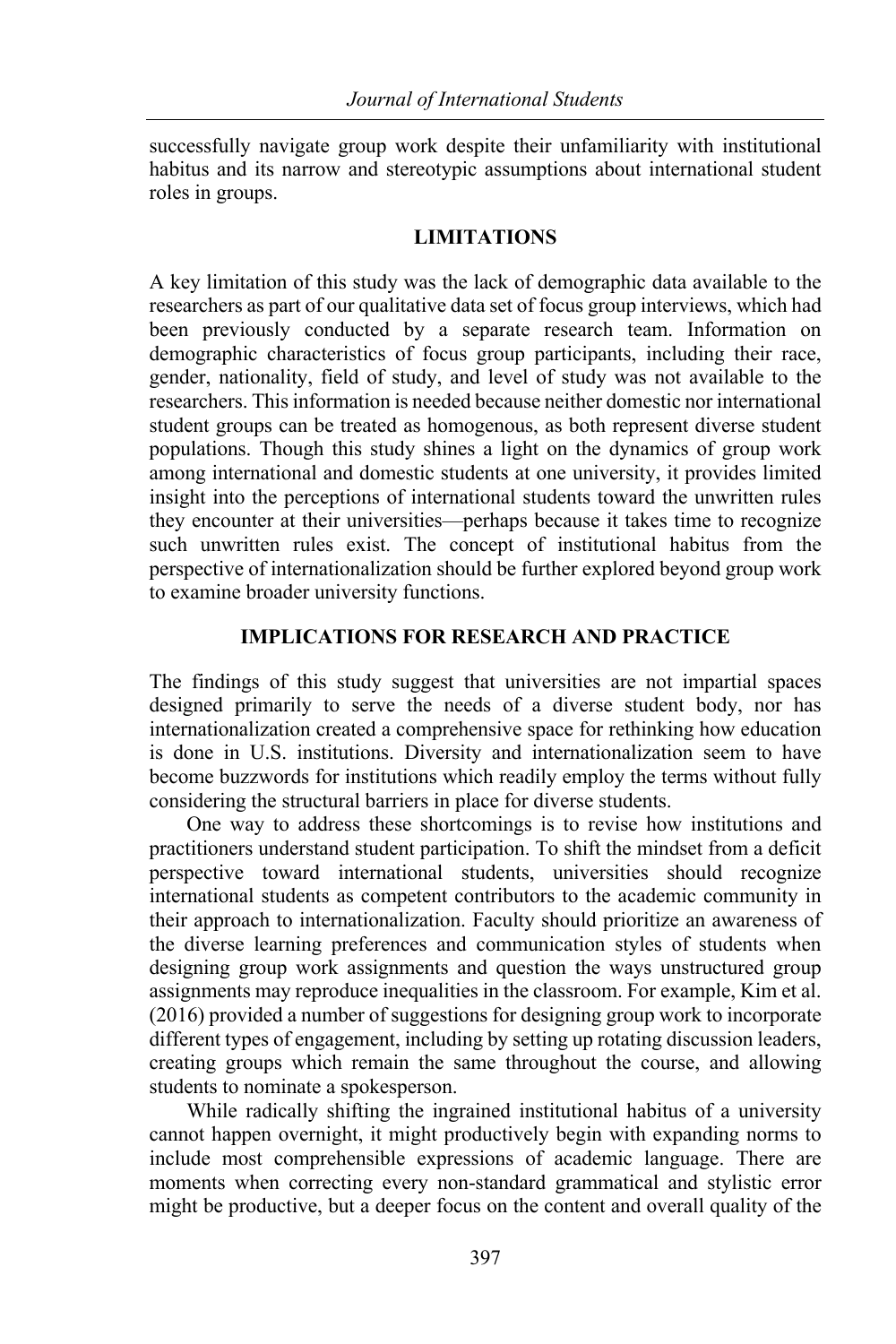work may disentangle the process of cross-national work from the internal language policing that domestic students currently perform in groups. Additionally, curriculum should be flexible enough to welcome a range of modes of participation to fit the diverse strengths and needs of today's college students. Not every goal needs to be accomplished in groups—especially if these groups introduce stereotypes and power differentials into the learning process.

Moreover, given the barriers to meaningful interaction between international and domestic student peers, more work needs to be done to promote organic, lowstakes connection between them. It is critical to consider the institutional habitus and the messages university programming sends about international students in designing programs for bringing these two groups together. Programming might center on what Thomas et al. (2018) described as "common grounds" of experience, such as cultural celebrations, faith, and shared challenges, to promote meaningful interactions among all students. At the same time, such programming runs the risk of superficially celebrating diversity without addressing structural teaching and learning practices that advantage some students over others.

Future research should investigate which configurations of group work in the university classroom are most inclusive, and which programming is most effective for cultivating inclusive social and academic environments for university students. This study has begun to pull back the curtain on the hidden habitus of higher education institutions and its potential to marginalize international students, in particular, but more work needs to be done to inform which alternative strategies best support students. Faculty and staff who utilize group work activities should engage directly with students to form expectations for cooperation and leadership roles in group work within a classroom community. Group assignments should be carefully designed and considered rather than assumed as a gold standard of university teaching.

## **CONCLUSIONS**

In all cases, internationalization is a process that benefits from careful critique. The intended or unintended assumptions, prejudices, and power imbalances that emerge from everyday practices in HEIs, including the teaching strategy of group work, are rife with opportunity for research and scrutiny. Institutional habitus and cultural capital as a framework can indicate why particular actors engage with each other in the way they do within particular institutions. This qualitative study indicated that classroom-based group work is a useful unit of analysis for understanding how habitus is reproduced in institutions as part of internationalization practice.

The notion that international students alone are responsible for adapting to the U.S. university setting, and learning its habitus is evident in the findings of this study on the dynamics of group work. This approach sets a tone for group work interaction that overlooks the strengths and capabilities international students bring with them to their studies and elides the important role that domestic students and the habitus of the institution play in the integration of international students. Moving away from deficit thinking, higher education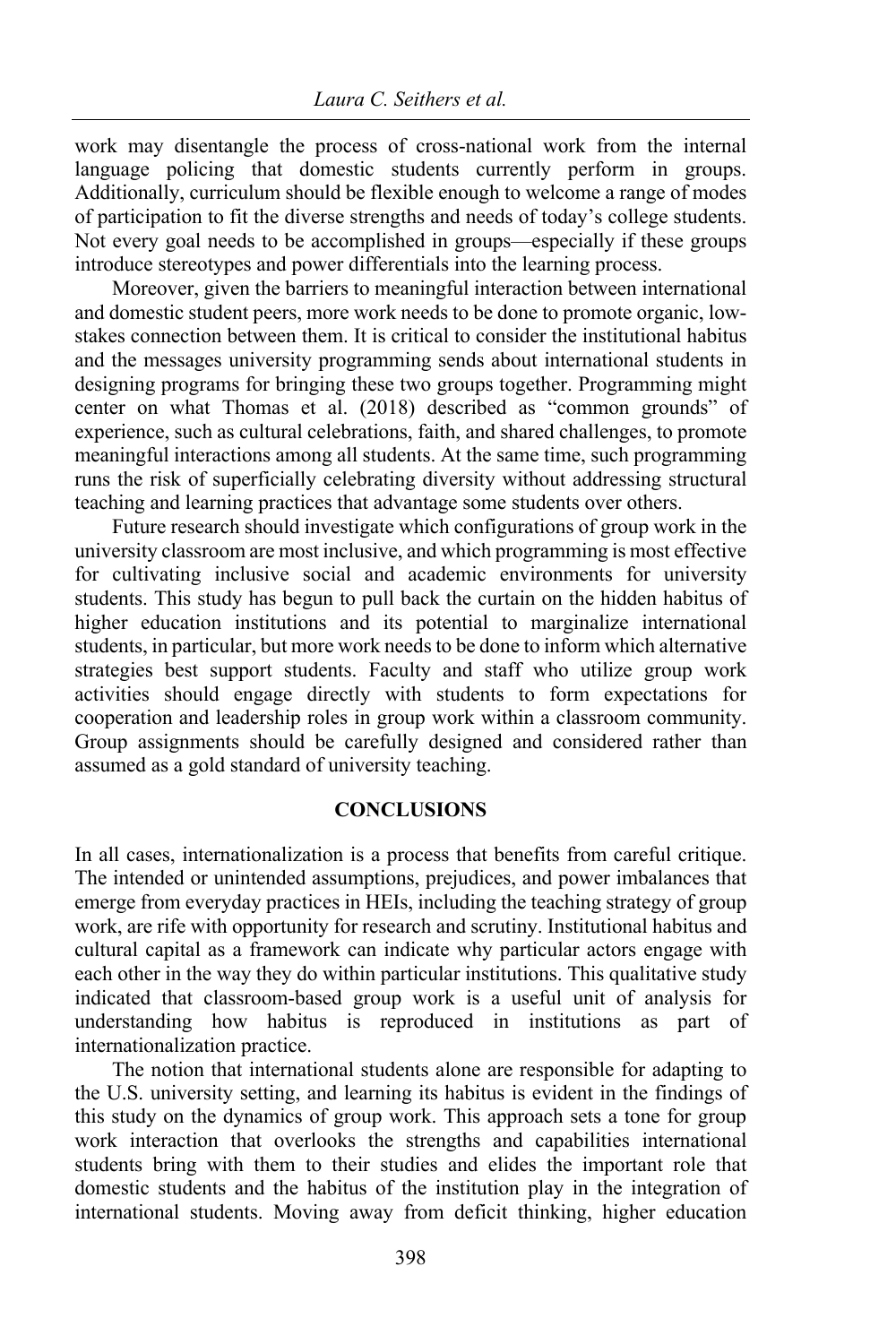institutions and the students, faculty, and staff who comprise them should approach group work activities with intentionality to build cooperation skills and inclusivity rather than reinforce social hierarchy and division.

#### **REFERENCES**

- Beelen, J., & Jones, E. (2015). Redefining internationalization at home. In A. Curaj, L. Matei, R. Pricopie, J. Salmi, & P. Scott (Eds.), *The European higher education area: Between critical reflections and future policies* (pp. 59–72). Springer.
- Beoku-Betts, J. (2004). African women pursuing graduate studies in the sciences: Racism, gender bias, and Third World marginality. *NWSA Journal, 16*(1), 116–135. https://www.jstor.org/stable/4317037
- Bittencourt, T., Johnstone, C., Adjei, M., & Seithers, L. (2021). "We see the world different now": Remapping assumptions about international student adaptation. *Journal of Studies in International Education, 25*(1), 35–50. https://doi.org/10.1177/1028315319861366
- Bourdieu, P. (1986). The forms of capital. In J. G. Richardson (Ed.), *Handbook of theory and research for the Sociology of Education* (pp. 241–258). Greenwood Press.
- Bourdieu, P. (1990). *The logic of practice*. Stanford University Press.
- Bourdieu, P., & Wacquant, L. J. (1992). *An invitation to reflexive sociology*. University of Chicago Press.
- Chang, J. S. (2006). A transcultural wisdom bank in the classroom: Making cultural diversity a key resource in teaching and learning. *Journal of Studies in International Education, 10*(4), 369–377. https://doi.org/10.1177/ 1028315306287905
- Chen, Y., & Ross, H. (2015). Creating a home away from home: Chinese undergraduate student enclaves in US higher education. *Journal of Current Chinese Affairs, 44*(3), 155–181. https://doi.org/10.1177/186810261504400307
- Cornbleth, C. (2010). Institutional habitus as the de facto diversity curriculum of teacher education. *Anthropology & Education Quarterly, 41*(3), 280–297. https://doi.org/10.1111/j.1548-1492.2010.01088.x
- Crose, B. (2011). Internationalization of the higher education classroom: Strategies to facilitate intercultural learning and academic success. *International Journal of Teaching and Learning in Higher Education, 23*(3), 388–395. https://files.eric.ed.gov/fulltext/EJ946165.pdf
- Crowther, P., Joris, M., Otten, M., Nilsson, B., Teekens, H., & Wächter, B. (2001) *Internationalisation at home: A position paper*. EAIE.
- Denson, N., & Zhang, S. (2010). The impact of student experiences with diversity on developing graduate attributes. *Studies in Higher Education, 35*(5), 529–543. https://doi.org/10.1080/03075070903222658
- El Massah, S. S. (2018). Addressing free riders in collaborative group work: The use of mobile application in higher education. *International Journal of Educational Management, 32*(7), 1223–1244. https://doi.org/10.1108/ijem-01- 2017-0012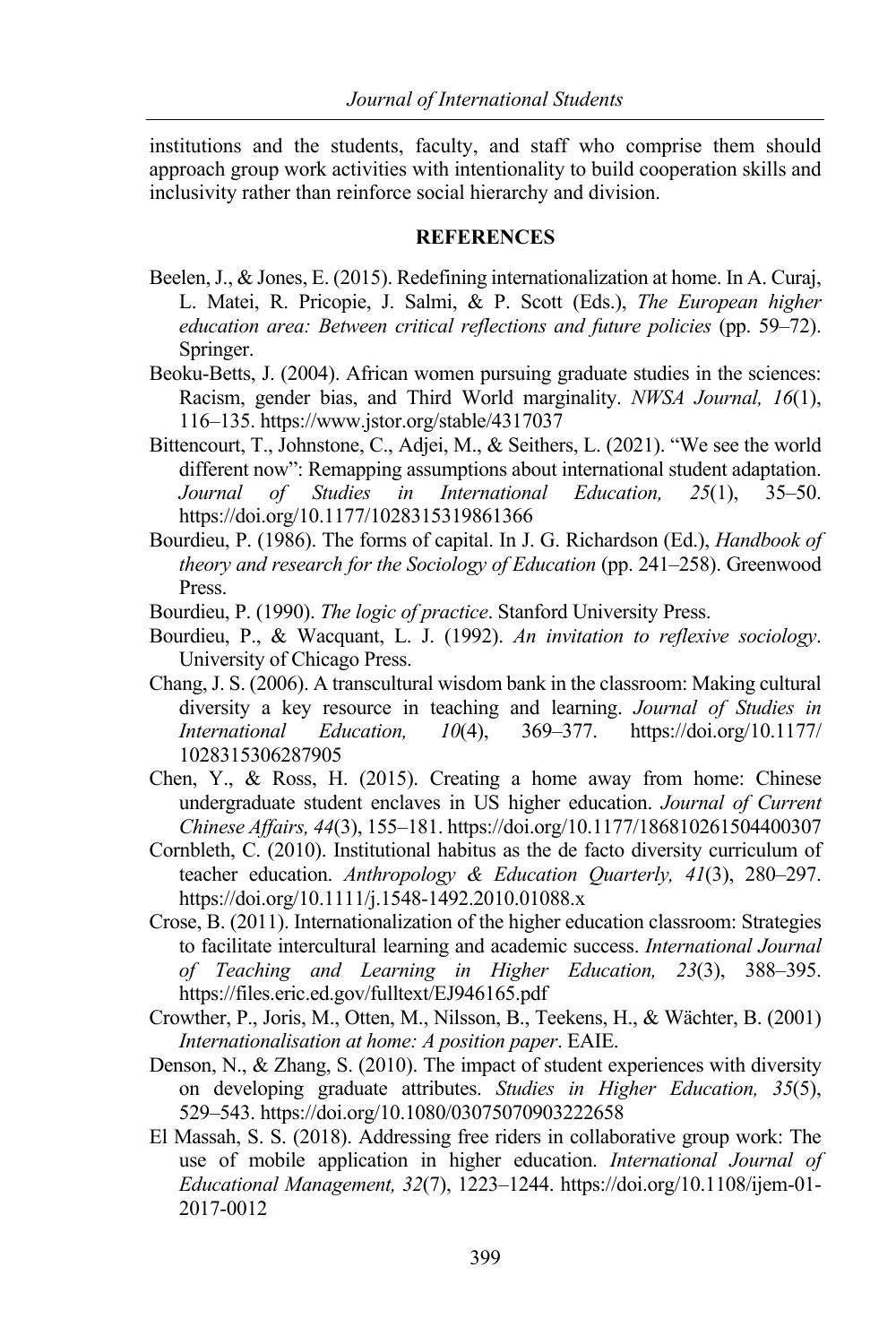- Fozdar, F., & Volet, S. (2012). Intercultural learning among community development students: Positive attitudes, ambivalent experiences. *Community Development, 43*(3), 361–378. https://doi.org/10.1080/15575330.2011. 621085
- Freeman, K., & Li, M. (2019). "We are a ghost in the class": First year international students' experiences in the global contact zone. *Journal of International Students, 9*(1), 19–38. https://doi.org/10.32674/jis.v9i1.270
- Horne, S. V., Lin, S., Anson, M., & Jacobson, W. (2018). Engagement, satisfaction, and belonging of international undergraduates at U.S. research universities. *Journal of International Students, 8*(1), 351–374. https://doi.org/10.32674/jis.v8i1.169
- Isaac, M. L. (2012). "I hate group work!" Social loafers, indignant peers, and the drama of the classroom. *The English Journal, 101*(4), 83–89. https://www.jstor.org/stable/41415478
- Johnstone, C. J., Yefanova, D., Woodruff, G., Montgomery, M. L., & Kappler, B. J. (2018). "It would be better if you can hang out with different people": An examination of cross- national interaction in postsecondary classrooms. *The Journal of Teaching and Learning, 12*(2), 23–37. https://doi.org/10.22329/ jtl.v12i2.4927
- Kim, S., Ates, B., Grigsby, Y., Kraker, S., & Micek, T. A. (2016). Ways to promote the classroom participation of international students by understanding the silence of Japanese university students. *Journal of International Students, 6*(2), 431–450. https://doi.org/10.32674/jis.v6i2.365
- Kimmel, K., & Volet, S. (2010). University students' perceptions of and attitudes toward culturally diverse group work: Does context matter? *Journal of Studies in International Education, 16*(2), 157–181. https://doi.org/10.1177/ 1028315310373833
- Knight, J. (2012). Student mobility and internationalization: Trends and tribulations. *Research in Comparative and International Education, 7*(1), 20–33. https://doi.org/10.2304/rcie.2012.7.1.20
- Krueger, R. A., & Casey, M. A. (2000) Focus *groups: A practical guide for applied research* (3rd ed.). Sage.
- Johnson, D. W., & Johnson, R. T. (2009). An educational psychology success story: Social interdependence theory and cooperative learning. *Educational Researcher, 38*, 365–379. https://doi.org/10.3102/0013189x09339057
- Lee, J. J. (2005). *Experiences and satisfaction among international students* [Conference session]. American Educational Research Association, Montreal.
- Lee, J. J. (2010). International students' experiences and attitudes at a US host institution: Self- reports and future recommendations. *Journal of Research in International Education, 9*(1), 66–84. https://doi.org/10.1177/ 1475240909356382
- Lee, J. J., & Rice, C. (2007). Welcome to America? International student perceptions of discrimination. *Higher Education, 53*(3), 381–409. https://doi.org/10.1007/s10734-005-4508-3
- Leask, B. (2009). Using formal and informal curricula to improve interactions between home and international students. *Journal of Studies in International Education, 13*(2), 205–221. https://doi.org/10.1177/1028315308329786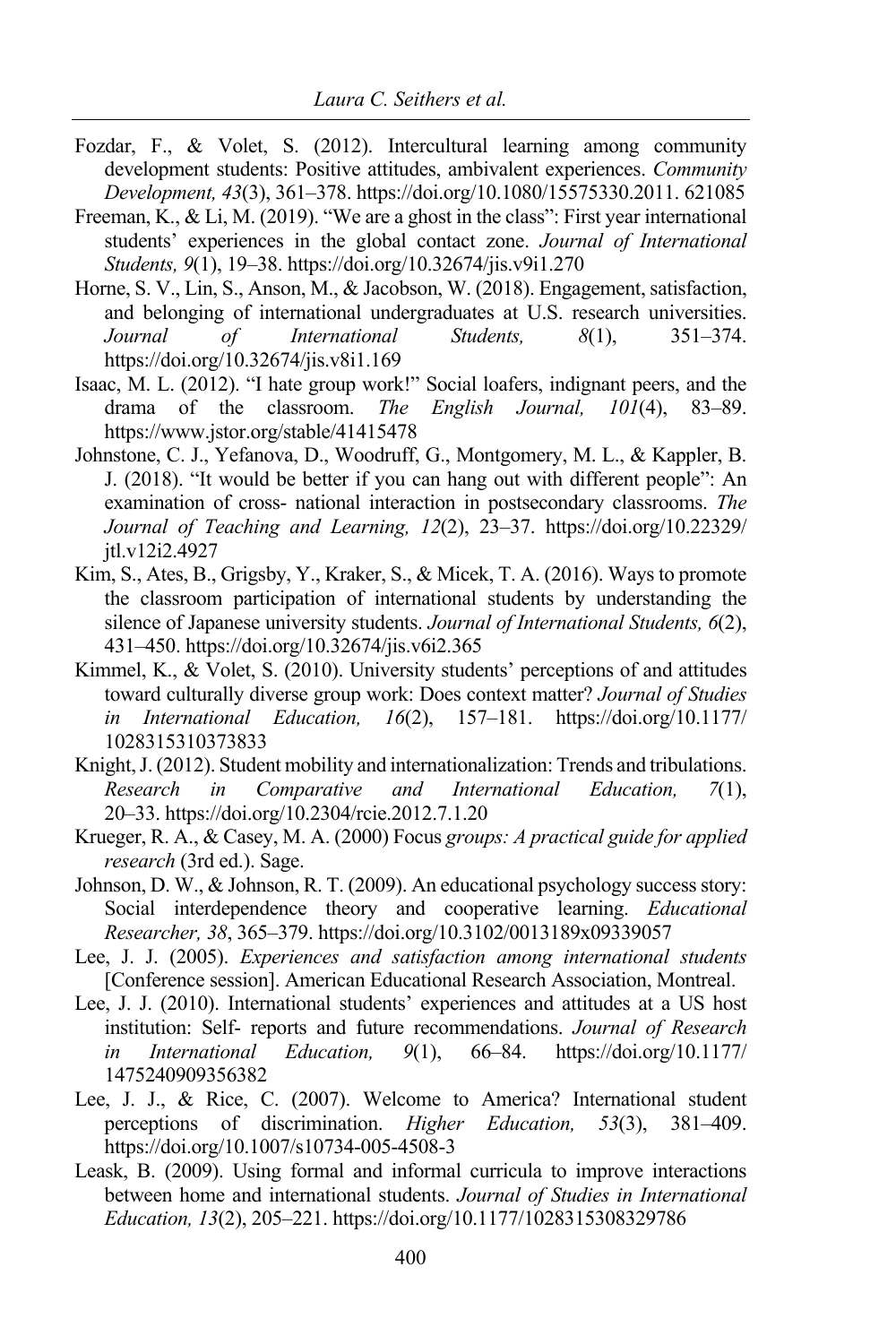Levin, P. (2005). *Successful teamwork*. McGraw-Hill Education.

- Liddicoat, A. J., & Crichton, J. (2008). The monolingual framing of international education in Australia. *Sociolinguistic Studies, 2*(3), 367–384. https://doi.org/ 10.1558/sols.v2i3.367
- Lin, I. (2014). Realigning capital portfolios: International students' educational experiences in higher education. *Asia Pacific Journal of Education, 34*(3), 366– 380. https://doi.org/10.1080/02188791.2013.860009
- MacArthur, G. J., Jacob, N., Pound, P., Hickman, M., & Campbell, R. (2017). Among friends: A qualitative exploration of the role of peers in young people's alcohol use using Bourdieu's concepts of habitus, field and capital. *Sociology of Health & Illness, 39*(1), 30–46. https://doi.org/10.1111/1467-9566.12467
- Marginson, S. (2008). Global field and global imagining: Bordieu and worldwide higher education. *British Journal of Sociology of Education, 29*(3), 303–315. https://doi.org/10.1080/01425690801966386
- Merriam-Webster. (n.d.). Human capital. In *Merriam-Webster.com dictionary*. https://www.merriam-webster.com/dictionary/human%20capital
- Montgomery, C. (2009). A decade of internationalisation: Has it influenced students' views of cross-cultural group work at university? *Journal of Studies in International Education, 13*(2), 256–270. https://doi.org/10.1177/ 1028315308329790
- Moore, P., & Hampton, G. (2015). 'It's a bit of a generalisation, but...': Participant perspectives on intercultural group assessment in higher education. *Assessment & Evaluation in Higher Education, 40*(3), 390–406. https://doi.org/10.1080/02602938.2014.919437
- Reay, D., David, M., & Ball, S. (2001). Making a difference?: Institutional habituses and higher education choice. *Sociological Research Online, 5*(4), 1–12. https://doi.org/10.5153/sro.548
- Rienties, B., Alcott, P., & Jindal-Snape, D. (2014). To let students self-select or not: That is the question for teachers of culturally diverse groups. *Journal of Studies in International Education, 18*(1), 64–83. https://doi.org/ 10.1177/1028315313513035
- Rienties, B., Heliot, Y., & Jindal-Snape, D. (2013). Understanding social learning relations of international students in a large classroom using social network analysis. *Higher Education, 66*, 489–504. https://doi.org/10.1007/s10734-013- 9617-9
- Rienties, B., Hernandez Nanclares, N., Jindal-Snape, D., & Alcott, P. (2013). The role of cultural background and team divisions in developing social learning relations in the classroom. *Journal of Studies in International Education, 17*(3), 332–353. https://doi.org/10.1177/1028315312463826
- Smith, B. (2013). Mentoring at-risk students through the hidden curriculum of higher education. Lexington Books.
- Stein, S., & de Andereotti, V. O. (2016). V.O. Cash, competition, or charity: International students and the global imaginary. *Higher Educ*ation, *72*, 225–239. https://doi.org/10.1007/s10734-015-9949-8
- Summers, M., & Volet, S. (2010). Group work does not necessarily equal collaborative learning: Evidence from observations and self-reports. *European*